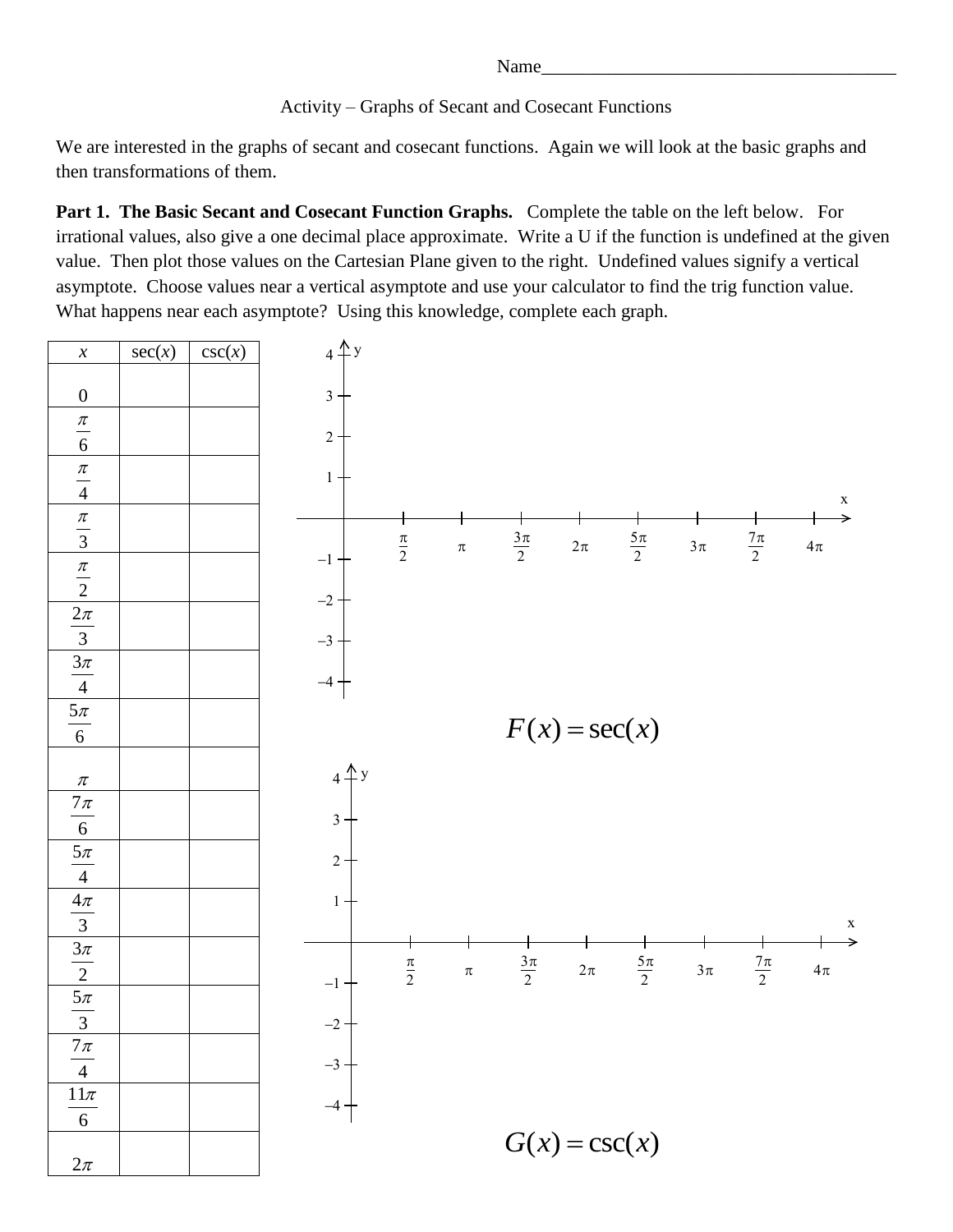|               | Period | Domain | Range | $y$ -intercept | <b>Equations of Asymptotes</b> |
|---------------|--------|--------|-------|----------------|--------------------------------|
| $y = sec(x)$  |        |        |       |                |                                |
| $y = \csc(x)$ |        |        |       |                |                                |

## **Part 2. Connections to Reciprocal Functions**

- 1. We are going to use the graph of  $C(x) = cos(x)$  as a sketching aid for its reciprocal function. a) Graph  $C(x) = cos(x)$ .
	- b) Draw a vertical asymptote at each *x* intercept.
	- c) Plot a point at each max or min of this graph and head towards the asymptotes on either side. If you have a different color, do this step in a different color than part a and b.

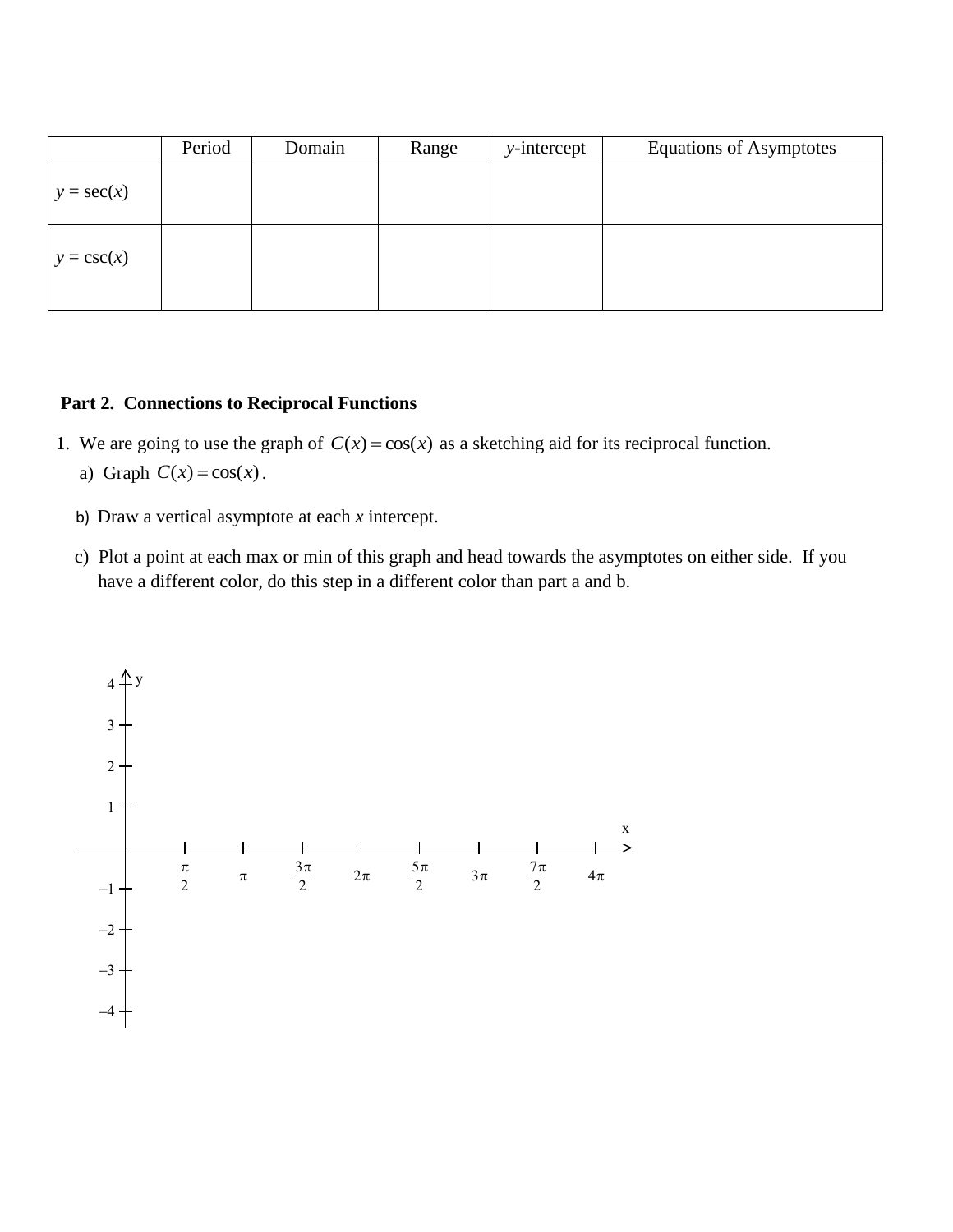- 2. a) Graph  $y = 2\cos(x) + 1$ .
	- b) Now use this graph as a sketching aide to graph  $F(x) = 2\sec(x) + 1$



c) Graph 
$$
y = \csc(2x - \pi)
$$

$$
\begin{array}{|c|c|c|c|c|}\hline \rule{0pt}{16pt} \rule{0pt}{2.5pt} \rule{0pt}{2.5pt} \rule{0pt}{2.5pt} \rule{0pt}{2.5pt} \rule{0pt}{2.5pt} \rule{0pt}{2.5pt} \rule{0pt}{2.5pt} \rule{0pt}{2.5pt} \rule{0pt}{2.5pt} \rule{0pt}{2.5pt} \rule{0pt}{2.5pt} \rule{0pt}{2.5pt} \rule{0pt}{2.5pt} \rule{0pt}{2.5pt} \rule{0pt}{2.5pt} \rule{0pt}{2.5pt} \rule{0pt}{2.5pt} \rule{0pt}{2.5pt} \rule{0pt}{2.5pt} \rule{0pt}{2.5pt} \rule{0pt}{2.5pt} \rule{0pt}{2.5pt} \rule{0pt}{2.5pt} \rule{0pt}{2.5pt} \rule{0pt}{2.5pt} \rule{0pt}{2.5pt} \rule{0pt}{2.5pt} \rule{0pt}{2.5pt} \rule{0pt}{2.5pt} \rule{0pt}{2.5pt} \rule{0pt}{2.5pt} \rule{0pt}{2.5pt} \rule{0pt}{2.5pt} \rule{0pt}{2.5pt} \rule{0pt}{2.5pt} \rule{0pt}{2.5pt} \rule{0pt}{2.5pt} \rule{0pt}{2.5pt} \rule{0pt}{2.5pt} \rule{0pt}{2.5pt} \rule{0pt}{2.5pt} \rule{0pt}{2.5pt} \rule{0pt}{2.5pt} \rule{0pt}{2.5pt} \rule{0pt}{2.5pt} \rule{0pt}{2.5pt} \rule{0pt}{2.5pt} \rule{0pt}{2.5pt} \rule{0pt}{2.5pt} \rule{0pt}{2.5pt} \rule{0pt}{2.5pt} \rule{0pt}{2.5pt} \rule{0pt}{2.5pt} \rule{0pt}{2.5pt} \rule{0pt}{2.5pt} \rule{0pt}{2.5pt} \rule{0pt}{2.5pt} \rule{0pt}{2.5pt} \rule{0pt}{2.5pt} \rule{0pt}{2.5pt} \rule{0pt}{2.5pt} \rule{0pt}{2.5pt} \rule{0pt}{2.5pt} \rule{0pt}{2.5pt} \rule{0pt}{2.5pt} \rule{0pt}{2.5pt} \rule{0pt
$$

d) Graph 
$$
y = \frac{1}{2}\sec(3x)
$$